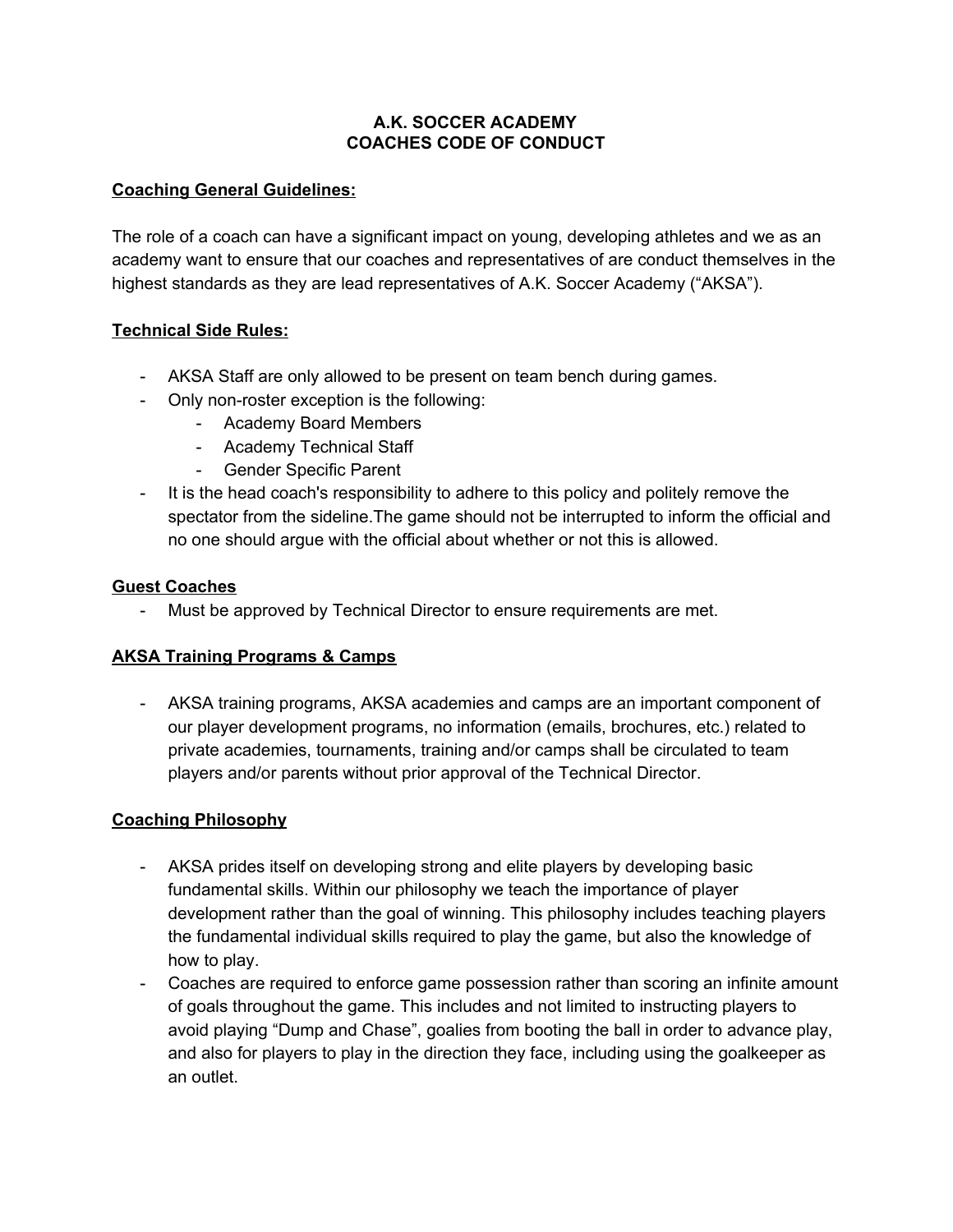- Coaches that do not follow the AKSA philosophy may be subjected to meeting with the technical staff and will be provided assistance on implementation of philosophy.
- If coaches do not follow the AKSA philosophy due to ignorance or neglect coaches may be subjected to a meeting with Technical Staff, with potential of removal from the team.
- **- AKSA Game Style:**
	- Build the play from the back.
	- Actively utilizing our goalkeepers as defensive midfield players. If possible avoid booting the ball on goal kicks or out of play.
	- Teach our players to be patient in the progression of play. Move the ball around until we expose an opening in the opposing teams defense
	- Secure transitions of play. Teach our players to recognize "recovery movement" and "possessive movement" (\*Defending and attacking)
	- Short passes on far free kicks
	- Quick restart after a free kick
- **- AKSA Coaching Style**
	- Guided discovery through questions and interactions
	- Use open ended questions in training and during games
	- Expose players to the "why"
	- Maximize the time with the ball during training
	- Coach one thing at a time
	- Recognize success and praise continuously (encourage correct techniques)
	- Focus on technique not conditioning
- **- AKSA Behavior:**
	- Coaches and players will shake hands with all the opposing players and coaches
	- No arguing with opposing coaches or referees
	- If our players commit a foul or unfair play/action. The offending player would immediately shake hands with the opponent
	- If sportsman like behavior is observed with one of our players on or off the field. They will be penalized by being substituted and or extra time on the bench.
	- At the end of every game we will exit the field by applauding to our family/friends and fans.
- **Game Procedures Recommendations:**
	- Ensure that all players are included in the starting lineup more than once. All players have the right and deserve to be included in the starting lineup.
	- Develop players for different positions. AKSA will endeavor to develop the versatility of our players by exposing them to different positions( two positions). Throughout the season players will have played in two different positions.
	- Control substitutions. We need stability in our team and style of play. Depending on the size of the team, allow a minimum of 5 minutes between substitutions. (Ideally 10 minutes if team size allows it)
	- Certain players will enhance and encourage the AKSA style of play. It is important to take this into consideration when making substitutions. To stay competitive the 2 or 3 best players should not be off the field at the same time (7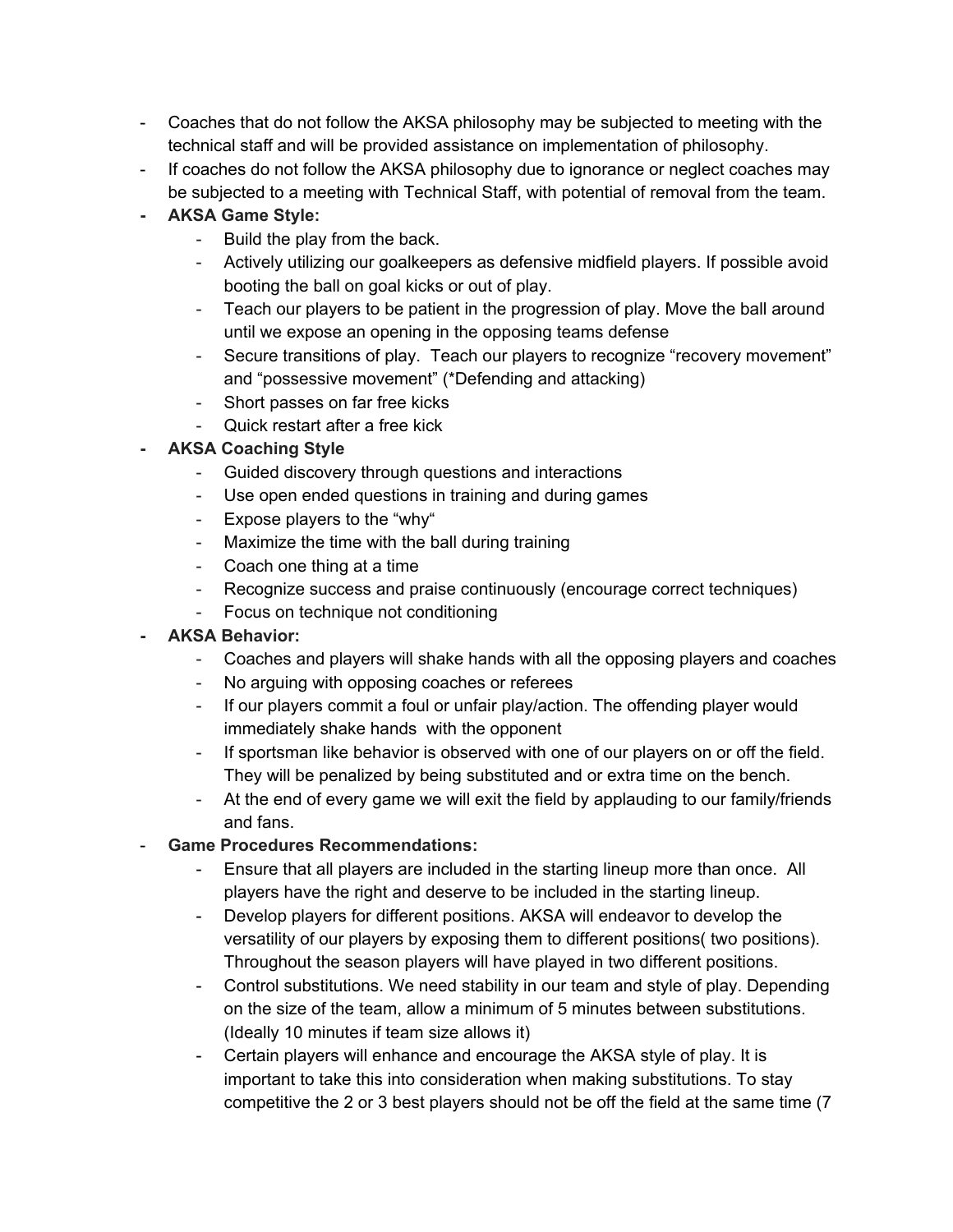VS 7). It is acceptable to allow more play time for these players. \*We can guarantee a minimum minutes of play for all players, but not all players will have the same playing time.

### **AKSA Team Practices**

- All team training sessions/schedules will be dispersed and approved by Technical Director. In the event changes or additions to schedule coaches must contact Technical Director for approval.
- No team practices should be scheduled during Academy Elite practices.
- Coaches must arrive 30 minutes prior to practices to allow for adequate time for field/training preparation.

## **Mandatory Equipment:**

- All coaches must arrive to practices and games fully prepared. This includes arrival with all necessary equipment provided by AKSA which includes, but is not limited to balls, cones, first aid kit, etc.

#### **Coach's Dress Code for Games & Practices**

- All coaches are required to wear their AKSA attire to all games, practices and competitions. This includes AKSA shirt, jacket and track pants.

#### **Player's Dress Code for Games & Practices**

- All athletes must arrive to their games and practices in full AKSA apparel. This includes full uniforms, practice kits and tracksuits. Coaches must strictly monitor and enforce this policy.

#### **Disciplinary Actions**

- Failure to adhere to this policy may lead to further disciplinary action including but not limited to termination.

#### **As representatives and ambassadors of AKSA, all coaches must:**

- 1. Take all reasonable precautions to ensure the safety of each player
- 2. Be responsible for the conduct of the players, parents and spectators of the team.
- 3. Operate with the Laws of the Game, and teach the players to do the same.
- 4. Display control, respect and professionalism to all involved. This includes opponents, coaches, officials and spectators.
- 5. Ensure players adhere to the Players Code of Conduct